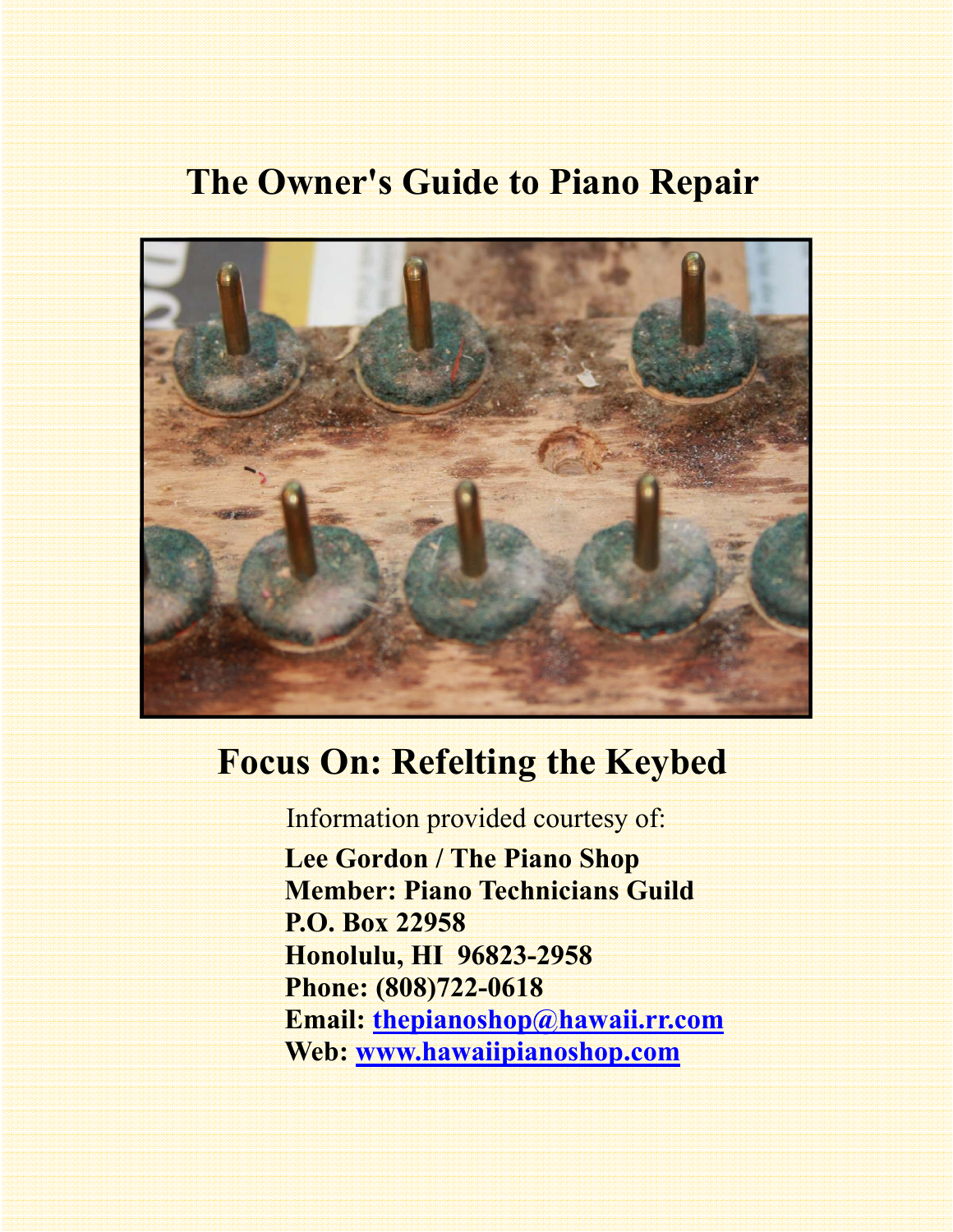**The quiet operation of the keys of your piano depends upon three sets of felts (front rail punchings, balance rail punchings and back rail cloth) that function as cushions.** Besides their ability to absorb unwanted sounds, these felts are also important in determining both the height of the keys and the depth of the keystroke. As the piano is played over the years, however, these felts become thinner and harder. **The keybed felts of your piano have worn to the point where removal and replacement would benefit both the touch and appearance of your piano.**



**The following commonly asked questions have been answered to give you the information you need in order to decide whether or not to have the keybed of your piano refelted.** 

#### **What are the most noticeable effects upon the performance and appearance of the piano that are caused by worn keybed felts?**

As the keybed felts harden and wear thin the keys become uneven in height from note to note. Also the amount of downward stroke (key dip) begins to vary. This variation results in an action which has an uneven touch. A perfectly level set of keys with a uniform amount of key dip is essential to a piano action which is performing up to its potential.

 In addition to the negative impact upon the touch of the piano, uneven keys that result from worn felts give the keyboard of the piano an unattractive and uncared-for look, making the piano less inviting to play.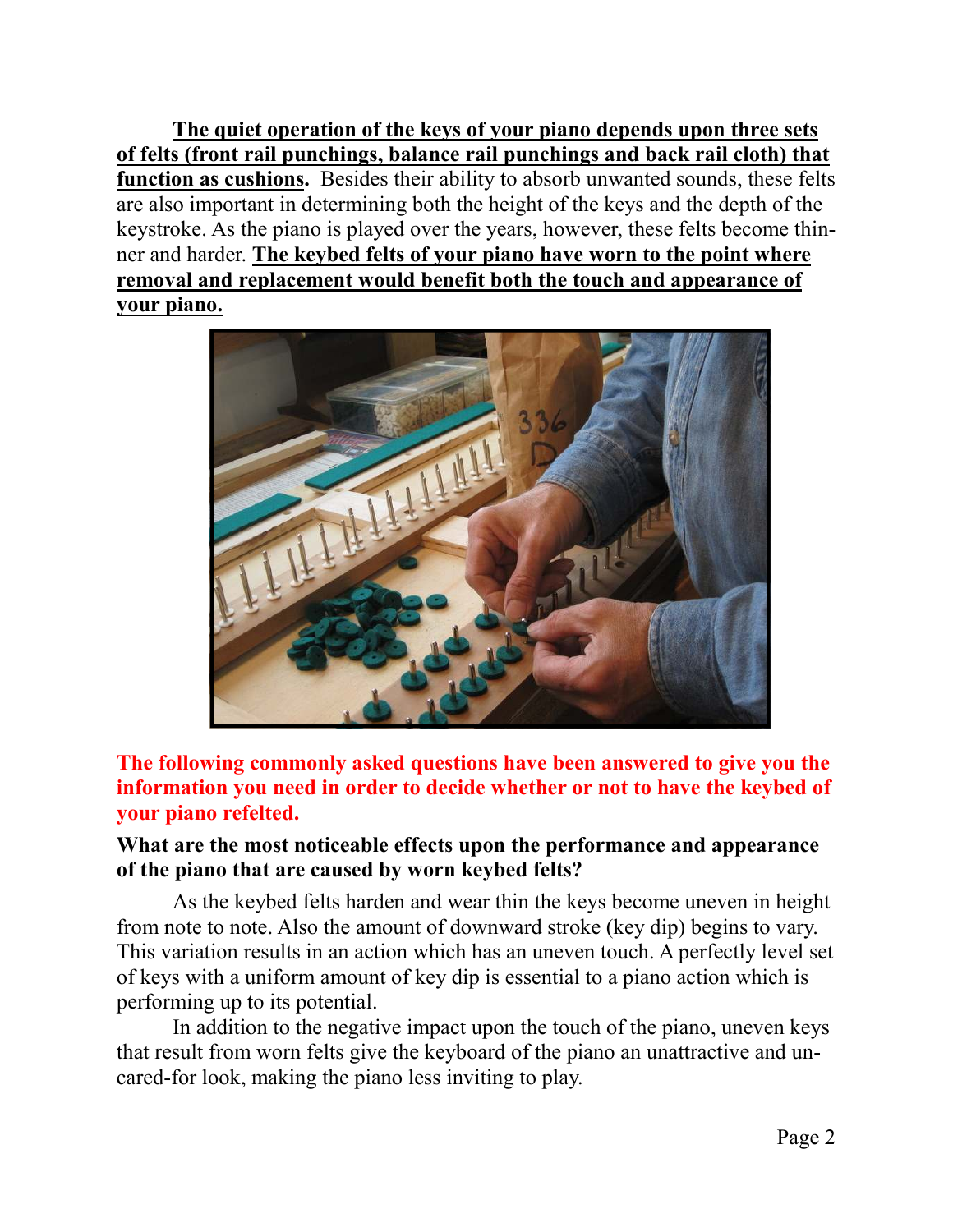

*The thickness of heavy backrail cloth equals that of six dimes.* 

### **Is the felt used for this job out of the ordinary at all?**

 Very much so. As illustrated in the photo above, the felt used for backrail cloth (as well as balance rail and front rail punchings) is a very thick, dense felt that is designed to stand up to decades of constant use.

 Keybed felts come in a range of thicknesses, so that the original size of the felt installed at the factory may be duplicated. Paper and card punchings as thin as .002" are used under the felts for final adjustments necessary for level keys and even key dip.



*Thinnest and thickest front rail punchings.*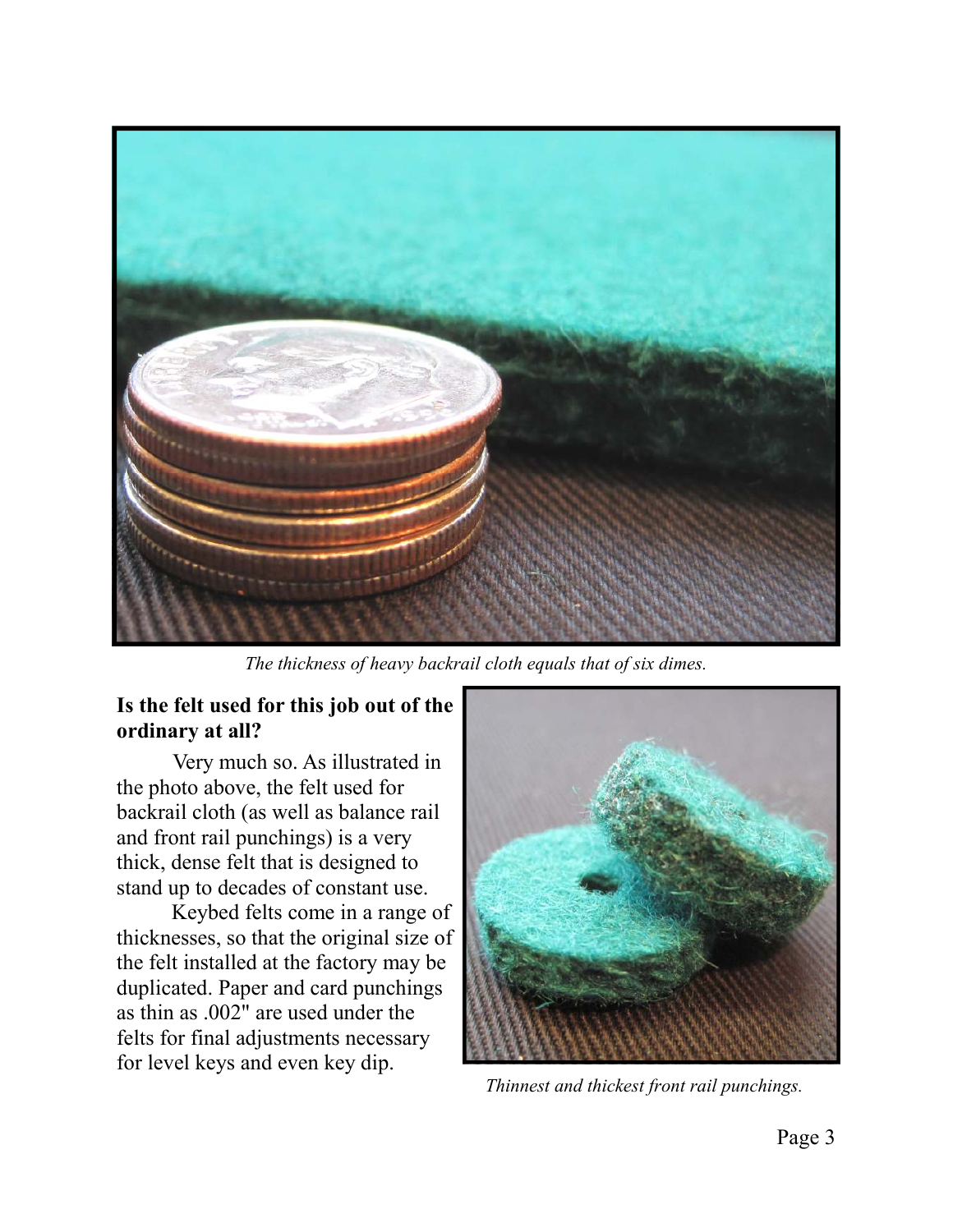### **Is this work best done in the home or the shop?**

 It depends on whether other related work is to be done as well. If keytop recovering, key rebushing or other time-consuming jobs are going to be done at the same time, transporting the necessary parts to the shop would make sense.

 If only the keybed felts are going to be replaced and necessary adjustments to the regulation of the piano made, it might be possible to schedule the job to be done in the home.

To accomplish the re-



placement of the keybed felts, the front rail felts and balance rail felts are first removed to be discarded. Measurements will be taken so that the original thickness of the felt may be duplicated. The backrail cloth is typically glued in place and is somewhat more difficult to remove. (Along with the cloth, any glue adhering to the keyframe needs to be scraped off to give a clean surface to work with, as shown in the photo above.)

 Paper and cardboard punchings which are used to level the keys and set the amount of key dip have typically deteriorated as well and ordinarily need to be discarded and replaced.

#### **Are there other related repairs which might be recommended at this time?**

Yes. At the minimum keys will need to be releveled and the key dip reset. Better yet, a full job of regulating the piano would help bring the performance of the piano back into proper condition. Also a thorough keybed cleaning is usually recommended at this time.

 Related areas of repair should also be considered. The condition of the front rail and balance rail key pins should be carefully looked at. If corrosion is seen, they should be polished or replaced. The keys themselves should be examined for excessive wear to the key bushings. Keytops may need to be replaced as well. An overall job encompassing all of these factors can do wonders for an older piano.